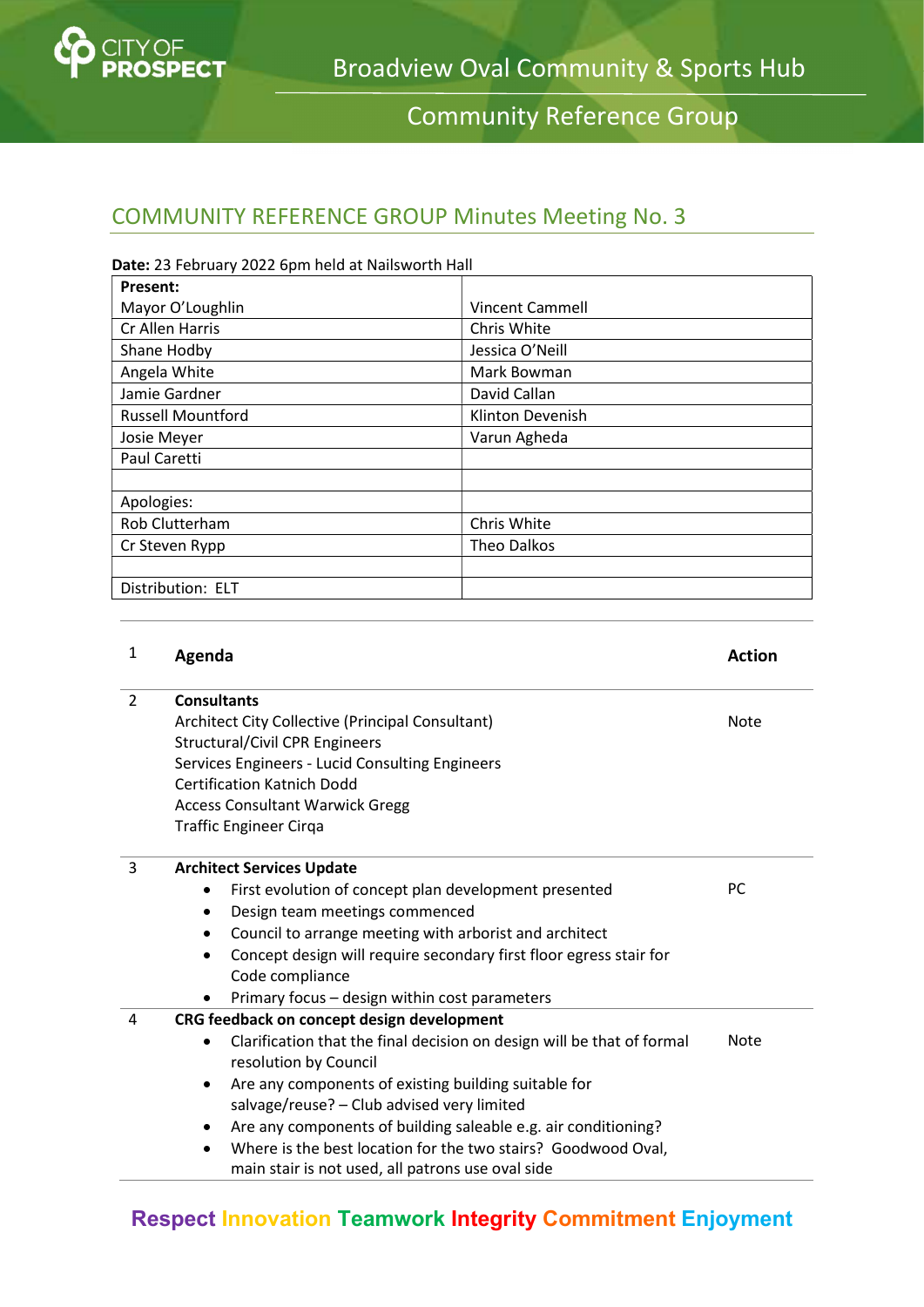

- Northern Car Park concept design does not create more spaces in its current format
- Preference for northern car park entry to be away from new building (move north)
- Cricket net location revised on concept design
- Southern parking proposed concept developed, effectively replaces spaces lost to new building, preference to maximise new spaces
- Spaces beyond existing building foot print likely to be outside of scope however design input required now
- Some interest in retaining the pergola structure/shelter can we relocate shelter or car park?
- Waste management/storage to be reviewed
- Building plant locations to be considered
- Likely that the concept roof design will change to a conventional style roof
- Operable wall to level 1 function space include or make provision?
- Portable stage for events best location
- Request architects provide furniture layouts eg dining, weddings, presentations?
- What is the capacity of the function space, current facility is 280 persons? Need to at least provide same capacity for guests
- Clarify emergency egress for disabled access from level 1?
- Thursday night traffic habits when leaving venue refer concerns to Shane Hodby direct
- Speed limiting devices when leaving oval?
- Verify tree protection zone, risk assessment of central foyer around the significant tree
- Current design principle works to minimise impact to significant tree
- Other trees around the car parks likely to be impacted by the current concept car park design – current car park layout subject to traffic engineer review (yet to be undertaken)
- 30% pruning to be undertaken on the significant tree
- Coaches' boxes to be graded into banks
- Coolroom near kiosk too far from bar/level 1 access, consider revert to use of lift for kegs…
- General view was kiosk should be located on northern side of building and away from change rooms – high traffic area
- Potentially relocate public toilets to north too (closer to dog park, playground
- Verify medical room requirements shared use between home/away/female/male refer SANFL guidelines
- Strapping area for away team portable tables
- Ambulance/roller access to oval
- What are likely movements through building to get to level 1? Current design is limited (second stair will help)

### Respect Innovation Teamwork Integrity Commitment Enjoyment